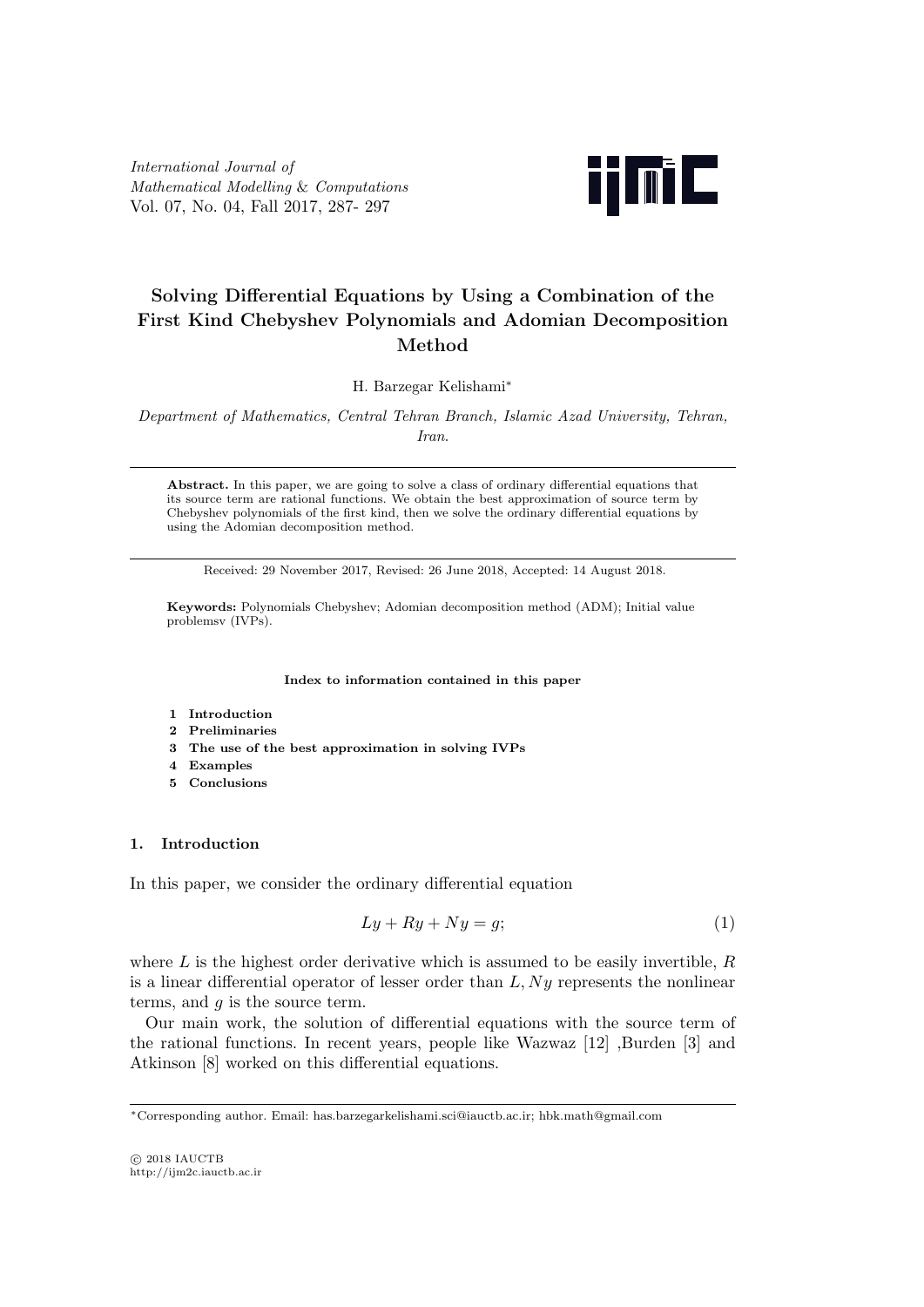Best polynomial approximation problem is one of the most important and applicable subjects in the approximation theory. It holds particular importance for topics such as partial differential equations, ordinary differential equations, integral equations, integro-differential equations, etc. Therefore researchers in this field obtain the characterization of the best uniform polynomial approximation for special classes of functions[1, 2, 6, 10]. Furthermore a lot of these researches were focused on classes of functions possessing a certain expansion by Chebyshev polynomials. Some of these researches are cited in Table 1. Our main goal, the determination of the best approximation of rational function  $q$  and then solve the differential equation by ADM.

This paper is organized as follows. In section 2, the basic definitions of Chebyshev polynomials of the first kind and ADM Presented. In section 3, we explain the best approximation Chebyshev polynomials in solving IVPs. In section 4, some numerical examples are solved to illustrate the importance of using combination of the first kind Chebyshev Polynomials and ADM.

| Class of functions                        | Reference         |
|-------------------------------------------|-------------------|
| $\frac{1}{x-a}$ ; $a>1$                   | [4]               |
| $\overline{1+a^2x^2}$                     | $\lceil 6 \rceil$ |
| $rac{1}{a^2 \pm x^2}$ ; $a^2 > 1$         | $\lceil 3 \rceil$ |
| $\frac{1}{T_q(a) \pm T_q(x)}$ ; $a^2 > 1$ | 2                 |

Table 1. Best uniform approximation.

#### 2. Preliminaries

#### 2.1 Chebyshev polynomials

The Chebyshev polynomial in  $[-1, 1]$  of degree n is denoted by  $T_n$  and is defined by [11]

$$
T_n(x) = \cos(n\theta),
$$

where  $x = \cos \theta$ .

 $T_n(x)$  is a polynomial of degree n with leading coefficient  $2^{n-1}$ . Furthermore the Chebyshev polynomials satisfy in the following recursive relation :

$$
T_0(x) = 1,T_1(x) = x,T_n(x) = 2xT_{n-1}(x) - T_{n-2}(x).
$$
\n(2)

#### 2.2 Adomian decomposition method

we can consider a differential equation as [12]

$$
Ly + Ry + Ny = g,\t\t(3)
$$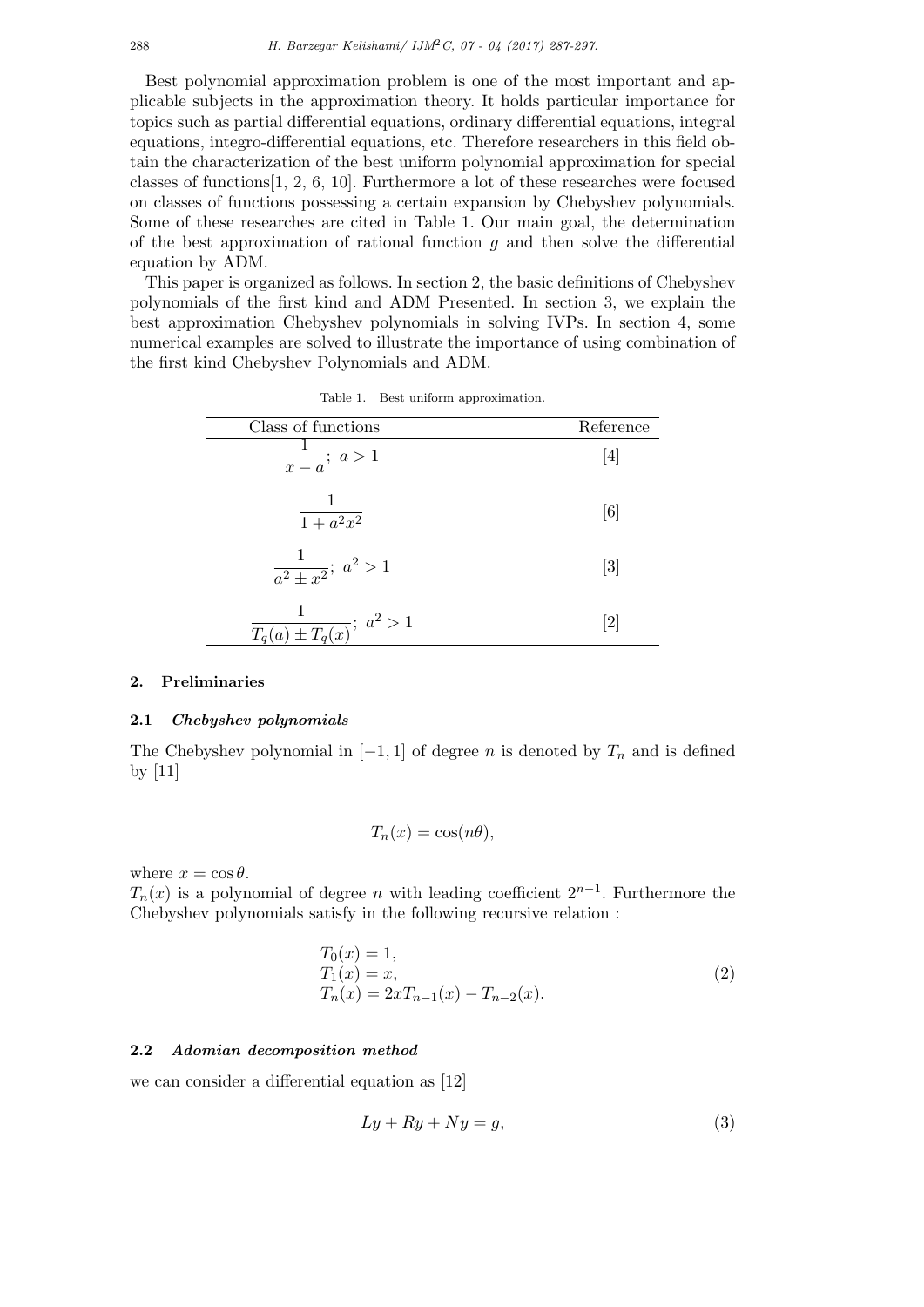where  $L$  is the highest order derivative which is assumed to be easily invertible,  $R$ is a linear differential operator of lesser order than  $L, Ny$  represents the nonlinear terms, and g is the source term. Applying the inverse operator  $L^{-1}$  to both sides of (5), and using the given conditions we obtain

$$
y = f - L^{-1}(Ry) - L^{-1}(Ny),\tag{4}
$$

where the function f represents the terms arising from integrating the source term  $q$ and from using the given conditions, all are assumed to be prescribed. The standard Adomian method defines the solution  $y(x)$  by the series

$$
y(x) = \sum_{n=0}^{\infty} y_n(x),
$$
\n(5)

where the components  $y_0, y_1, y_2, \dots$  are usually determined recursively by using the relation

$$
y_0=f,
$$

$$
y_{n+1} = -L^{-1}(Ry_n) - L^{-1}(Ny_n),
$$
\n(6)

and the nonlinear term  $Ny$  can be decomposed by an infinite series of polynomials given by  $Ny = \sum_{n=0}^{\infty} A_n$ . The standard Adomian method defines the solution  $y(x)$ by the series

$$
y(x) = \frac{1}{n!} \left[ \frac{d^n}{d\lambda^n} N\left(\sum_{n=0}^{\infty} \lambda^i y_i\right) \right]_{\lambda=0}, n = 0, 1, 2, .... \tag{7}
$$

Having determined the components  $y_0, y_1, y_2, ...$  the solution y in a series form defined by (7) follows immediately. Based on the ADM, we constructed the solution y as:

$$
y = \lim_{m \to \infty} \varphi_m(x),
$$

where

$$
\varphi_m(x) = \sum_{n=0}^m y_n(x), \qquad m \geqslant 0. \tag{8}
$$

### 3. The use of the best approximation in solving IVPs

Consider the ordinary differential equation

$$
Ly + Ry + Ny = \frac{1}{T_q(a) \pm T_q(x)},\tag{9}
$$

where L is the highest order derivative which is assumed to be easily invertible,  $Ny$ represents the nonlinear terms;  $\frac{1}{T(\cdot)}$  $\frac{1}{T_q(a) \pm T_q(x)}$  is the source term;  $T_q(x)$  is Chebyshev polynomials of the first kind and  $a$  is a constant.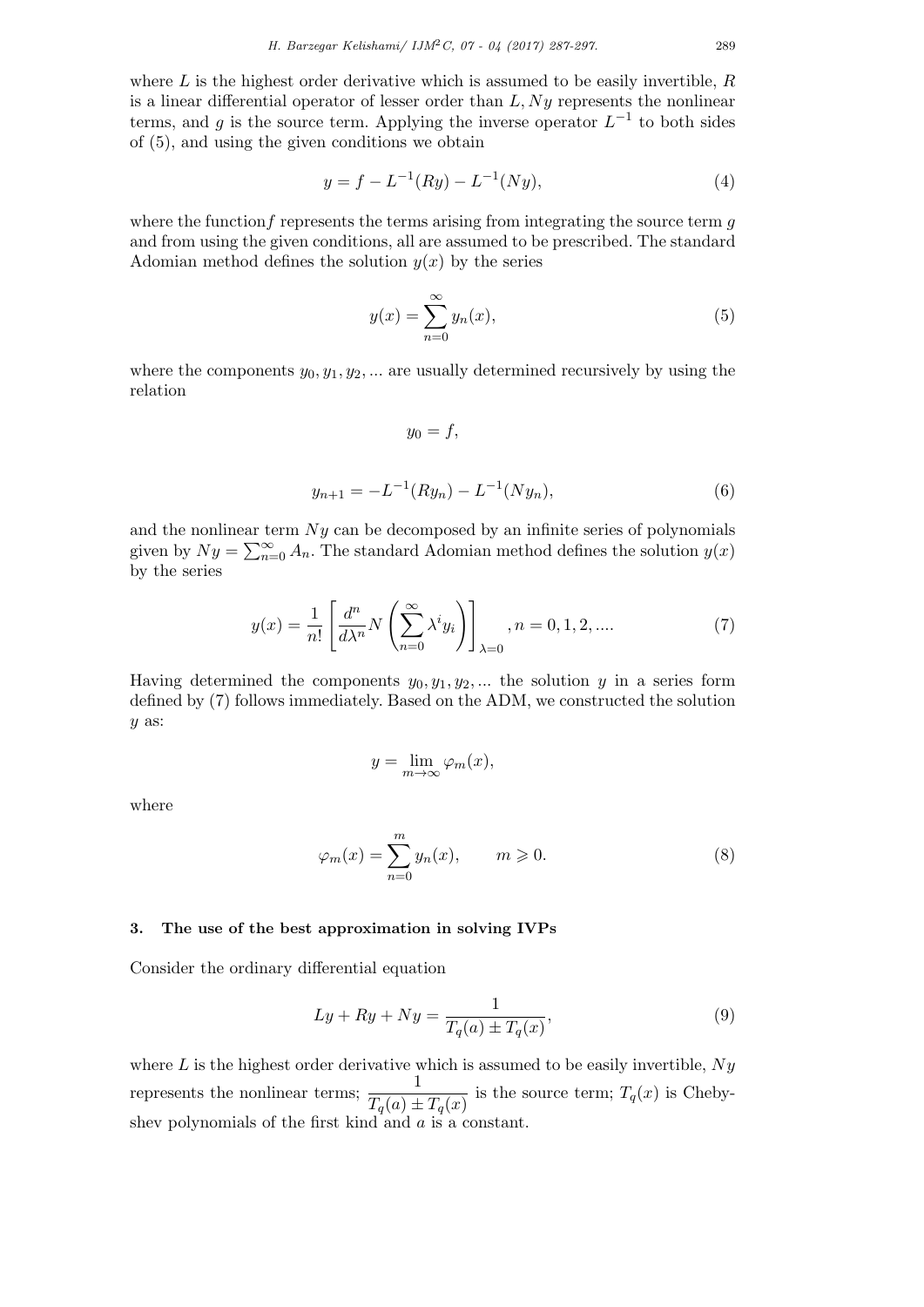To solving the differential equation (9), first we determine the best approximation of

the Chebyshev polynomials of the first kind of the rational functions  $\frac{1}{\sqrt{1-\frac{1}{n}}}\right)$  $\frac{1}{T_q(a) \pm T_q(x)}$ . Then, by using the ADM, we find the components of the solution series.

The use of the best approximation in solving these equations, accuracy of solutions improve, it also expands convergence interval.

## 3.1 Best approximation of some rational functions

To determination the best approximation of a rational function, we present some concepts.

**Definition 3.1.1.**[4] For a given  $f \in C[a, b]$  let  $\Pi_n$  be the set of all polynomials of at most *n*, there exists a unique polynomial  $p_n^* \in \Pi_n$  such that:

$$
||f-p_n^*||_m \leq ||f-p||_m, \ \forall p \in \Pi_n.
$$

we call  $p_n^*$  the best  $L_m$  polynomial approximation out of  $\Pi_n$  to f on  $[a, b]$ .

**Lemma 3.1.1.** For  $x = \cos \theta$ ,  $|t| < 1$  and p (natural number), we have:

(a) 
$$
\sum_{j=0}^{\infty} t^{pj} T_{pj}(x) = \frac{1 - t^p \cos(p\theta)}{1 + t^{2p} - 2t^p \cos(p\theta)},
$$
 (10)

(b) 
$$
\sum_{n=0}^{n-1} t^{pj} T_{pj}(x)
$$
  
= 
$$
\frac{1 - t^p \cos(p\theta) - t^{np} \cos(pn\theta) + t^{pn+p} \cos(p\theta) \cos(pn\theta) + t^{pn+p} \sin(p\theta) \sin(pn\theta)}{1 + t^{2p} - 2t^p \cos(p\theta)}
$$
 (11)

proof. See[2].

**Lemma 3.1.2.** For  $x \in [-1, 1], q > 0$  (q is integer number) and  $a^2 > 1$  we have:

$$
\frac{1}{T_q(a) + T_q(x)} = \frac{2t^q}{t^{2q} - 1} - \frac{4t^q}{t^{2q} - 1} \sum_{k=0}^{\infty} (-1)^k t^{qk} T_{qk}(x),\tag{12}
$$

where t satisfies :  $t^q = T_q(a) - \sqrt{T_q^2(a) - 1}.$ See[3].

**Theorem 3.1.1.** The best uniform polynomial approximation out of  $\Pi_{qn}$  to  $f(x) = 1/(T_q(a) + T_q(x))$  on [-1, 1] is,

$$
p_{qn}^*(x) = \frac{2t^q}{t^{2q} - 1} - \frac{4t^q}{t^{2q} - 1} \sum_{k=0}^{n-1} (-1)^k t^{qk} T_{qk}(x) + \frac{4(-1)^n t^{qn+q}}{(t^{2q} - 1)^2} T_{qn}(x),\tag{13}
$$

where :  $t^q = T_q(a) - \sqrt{T_q^2(a) - 1}.$ proof. See [4].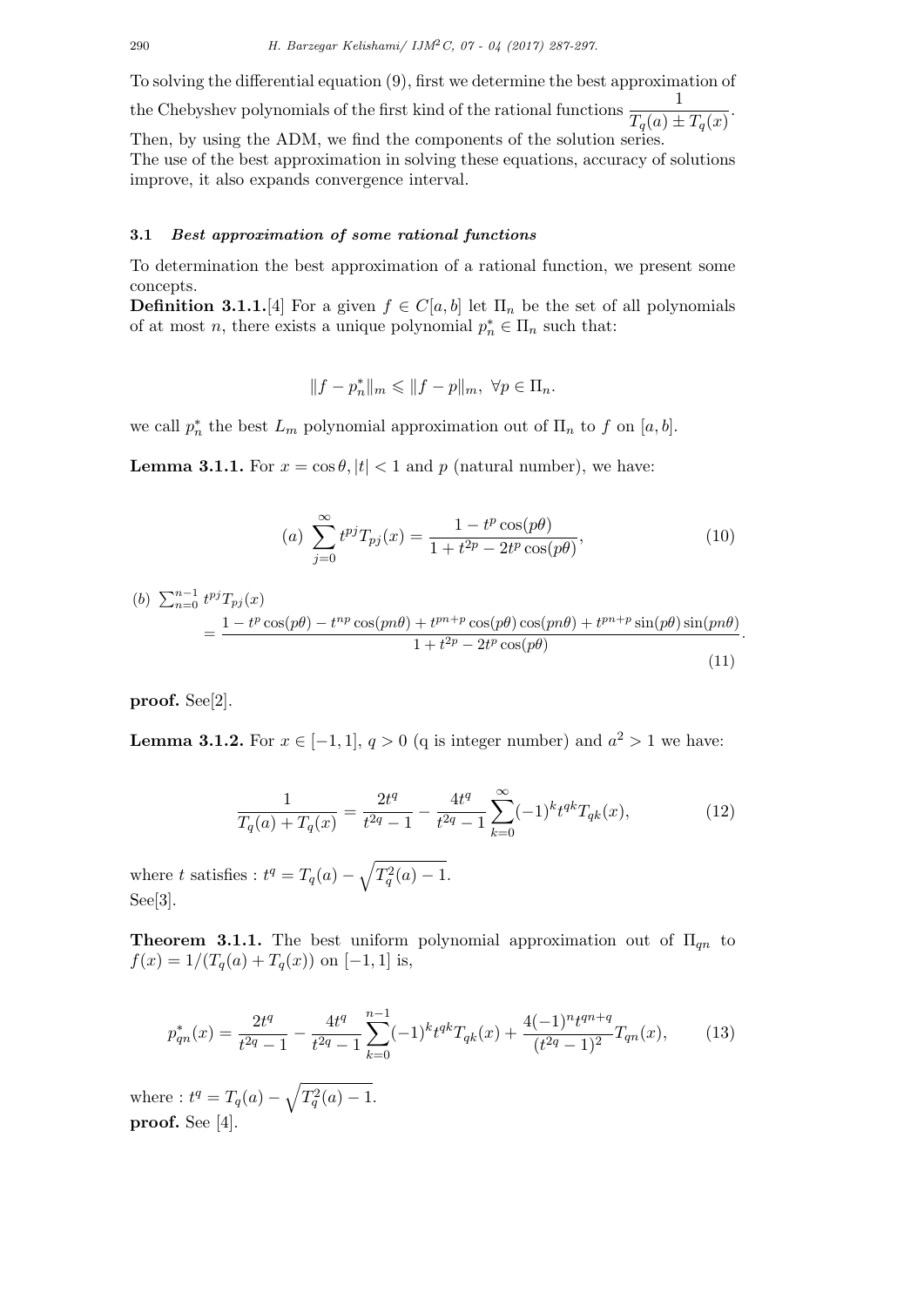### 4. Examples

For comparing the best approximation method of the rational functions, in solving ordinary differential equations with previous methods in [8], we consider the following example.

Example 1.[12] Consider the first order ordinary differential equation

$$
y' + y = \frac{1}{x^2 + 1}, y(0) = 0.
$$
 (14)

It is mentioned in [8] that the solution of the first order linear equation (14) cannot be found in a closed form.

The solution of equation (14) by ADM, is approximated by Wazwaz[8] with three components as follows:

$$
\varphi_3(x) = \sum_{n=0}^2 y_n(x) = \arctan x - x \arctan x + \frac{1}{2} \ln(1 + x^2) + \frac{1}{2} (x^2 - 1) \arctan x + \frac{1}{2} x - x \ln(1 + x^2).
$$

Also the approximate solution of the Taylor Series Method is as follows [12]

$$
y(x) = x - \frac{1}{2}x^2 - \frac{1}{3!}x^3 + \frac{1}{4!}x^4 + \frac{23}{5!}x^5 - \frac{23}{6!}x^6 + \dots
$$

To compare the solutions of these two methods, it is better to calculate  $y' + y$ term using, then we compare them with  $\frac{1}{x^2+1}$ . This comparison can be seen in Figure 1.



Figure 1. Comparison of two methods.

## 4.1 The new method

Eq. (14) can be re-written in an operator form as

$$
Ly = \frac{1}{1+x^2} - y,\tag{15}
$$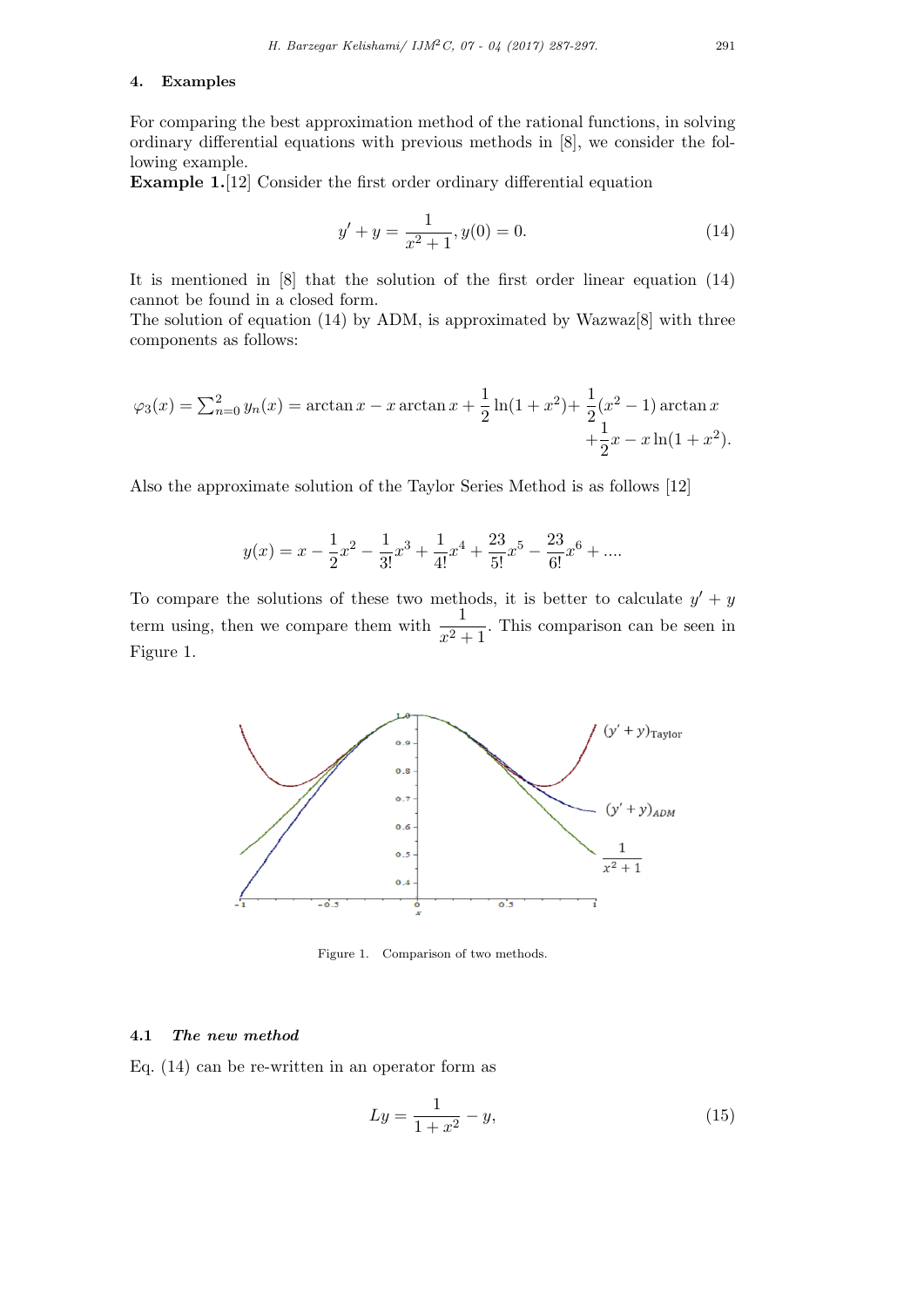where  $L = \frac{d}{dx}$  is the differential operator. The inverse operator  $L^{-1}$  is an integral operator given by  $L^{-1}(.) = \int_0^x (.)$ . Applying  $L^{-1}$  on Eq. (15) yields

$$
L^{-1}L(y) = L^{-1}\left(\frac{1}{1+x^2} - y\right).
$$

Using the initial condition we have:

$$
y(x) = y(0) + L^{-1}\left(\frac{1}{1+x^2}\right) - L^{-1}(y) = L^{-1}\left(\frac{1}{1+x^2}\right) - L^{-1}(y).
$$

Here, to find the best approximation of the function of  $\frac{1}{1+x^2}$  according to (13) we have,

$$
q = 2, T_2(x) = 2x^2 - 1,
$$

i.e.

$$
\frac{1}{1+x^2} = \frac{2}{3+(2x^2-1)},
$$

in this case,

$$
T_q(a) = 3, t^2 = 3 - 2\sqrt{2}.
$$

Assuming  $n = 2$ , the best uniform polynomial approximation out of  $P_4$  to  $f(x) = \frac{1}{1+x^2}$  on [-1, 1] is,

$$
p_4^*(x) = \frac{2t^2}{t^4 - 1} - \frac{4t^2}{t^4 - 1} \sum_{k=0}^1 (-1)^k t^{2k} T_{2k}(x) + \frac{4(-1)^2 t^6}{(t^4 - 1)^2} T_4(x),\tag{16}
$$

This is equivalent to,

$$
p_4^*(x) = \frac{4b^2}{b^4 - 1} - \frac{8b^2(1 - b^2(2x^2 - 1))}{b^4 - 1} + \frac{8b^6(8x^4 - 8x^2 + 1)}{(b^4 - 1)^2},
$$

where  $b = 1 -$ √ 2.

For detemine solution components by using the decomposition method, have

$$
\sum_{i=0}^{\infty} y_i(x) = \int_0^x p_4^*(x) dx - \int_0^x \left(\sum_{i=0}^{\infty} y_i(x)\right) dx.
$$
 (17)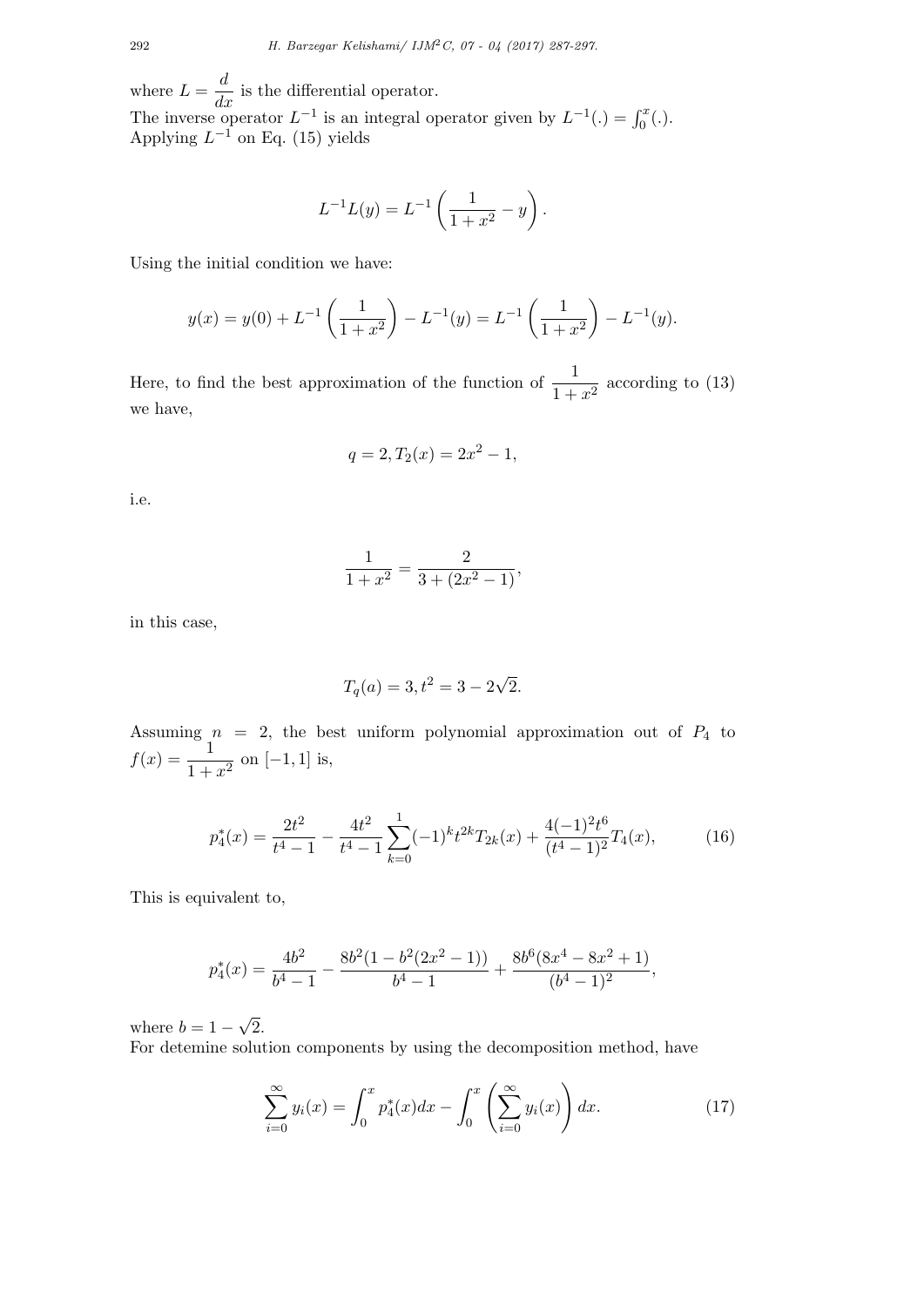To find the components of the solution, we write the following recursive relation

$$
y_0(x) = \int_0^x p_4^*(x)dx = 0.9926406850x - 0.2761423736x^3 + 0.06862914972x^5,
$$

$$
y_{j+1}(x) = -\int_0^x y_j(x)dx
$$
,  $j = 0, 1, 2, ...$ 

Approximate solution with respect to  $\varphi_3(x) = \sum_{i=0}^3 y_i(x)$ , is equal to

The calculations were performed with the software Maple 17. We compare  $y' + y$  with the  $\frac{1}{x^2 + 1}$ . This comparison can be seen in Figure 2. According to Figure 1, Figure 2, we see accuracy of answers and the extent of



convergence interval.

Example 2.[8] Consider the first order ordinary differential equation

$$
y' + 2y^2 = \frac{1}{x^2 + 1}, \qquad y(0) = 0,\tag{18}
$$

where exact solution  $Y(x) = \frac{x}{1 + x^2}$ . Eq. (18) can be re-written in an operator form as

$$
Ly = \frac{1}{1+x^2} - 2y^2,\tag{19}
$$

where  $L = \frac{d}{dx}$  is the differential operator. The inverse operator  $L^{-1}$  is an integral operator given by  $L^{-1}(.) = \int_0^x (.)$ . Applying  $L^{-1}$  on Eq. (19) yields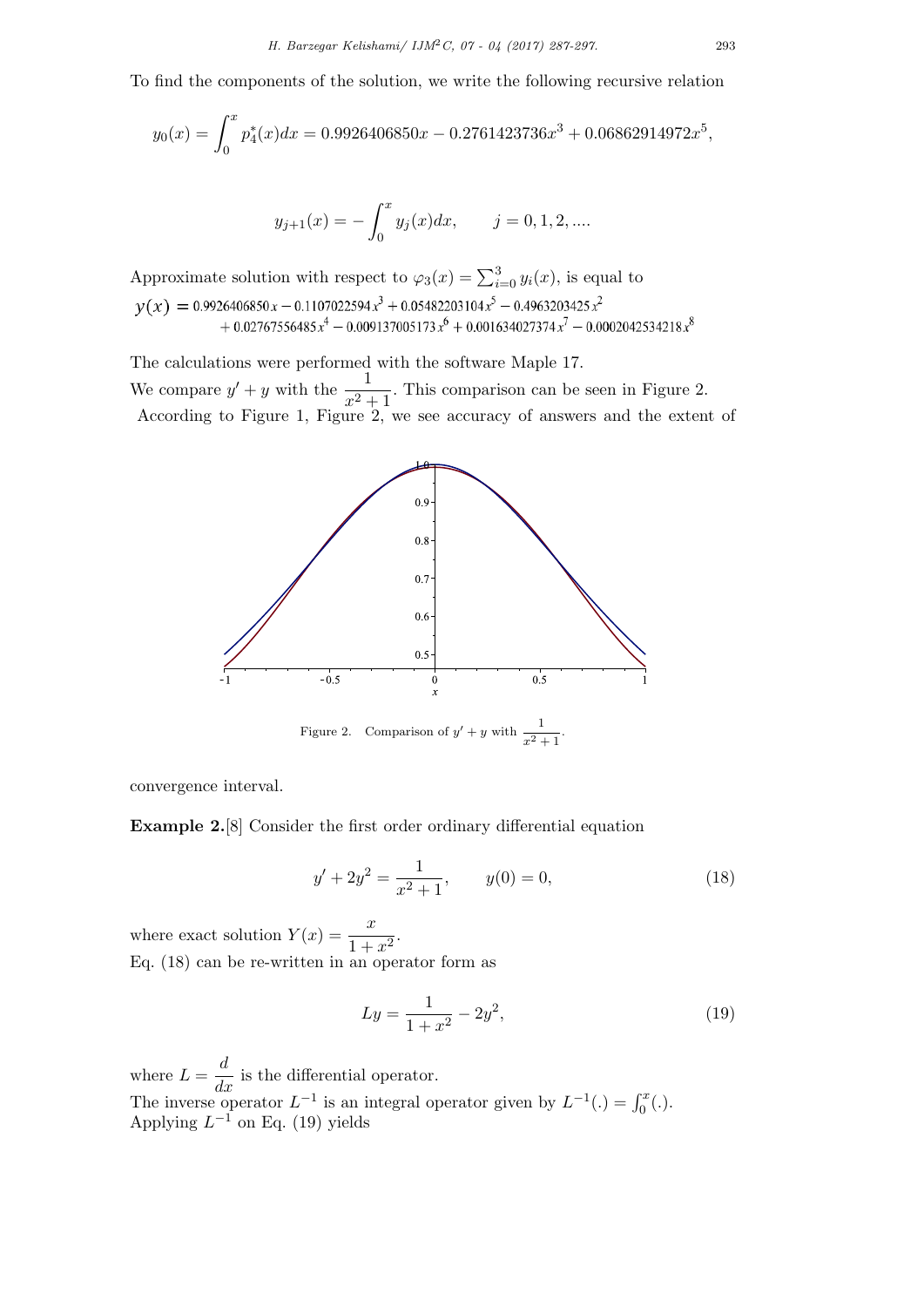$$
L^{-1}L(y) = L^{-1}\left(\frac{1}{1+x^2} - 2y^2\right).
$$

Using the initial condition we have:

$$
y(x) = y(0) + L^{-1}\left(\frac{1}{1+x^2}\right) - L^{-1}(2y^2) = L^{-1}\left(\frac{1}{1+x^2}\right) - 2L^{-1}(y^2).
$$

According to (16), we can write the best approximation of degree four of the function  $\frac{1}{x^2+1}$ .

Using the decomposition method, for solution components , we have

$$
\sum_{i=0}^{\infty} y_i(x) = \int_0^x p_4^*(x) dx - 2 \int_0^x \left(\sum_{k=0}^{\infty} A_k\right) dx.
$$
 (20)

where  $A_k$ 's are the Adomian polynomials that represent the nonlinear term  $y^2$ . Given a nonlinear term  $y^2$ , the first few polynomials are given by

$$
A_0 = y_0^2,
$$
  
\n
$$
A_1 = 2y_0y_1,
$$
  
\n
$$
A_2 = 2y_0y_2 + y_1^2,
$$
  
\n
$$
\vdots
$$

To find the components of the solution, we write the following recursive relation

$$
y_0(x) = \int_0^x p_4^* dx = 0.9926406850x - 0.2761423736x^3 + 0.06862914972x^5,
$$

$$
y_{j+1}(x) = -2 \int_0^x A_j(x) dx, j = 0, 1, 2, ....
$$

Approximate solution with respect to  $\varphi_3(x) = \sum_{i=0}^3 y_i(x)$ , is equal to

 $y(x) = 0.9926406850x - 0.9330327266x^3 + 0.8095621457x^5 - 0.1012445533x^{11} +$  $0.3108063520 x^9 - 0.7079310612 x^7 + 0.0006117887001 x^{17} - 0.004374581536 x^{15} +$  $0.02360108613x^{13} - 2.288190442 \times 10^{-7}x^{23} + 0.000004940643894x^{21}$  $-0.00006657432866x^{19}$ .

The calculations were performed with the software Maple 17.

For comparison between exact solution and approximate solution see Figure 3.

According to Figure 3, we see accuracy of answers and the extent of convergence interval.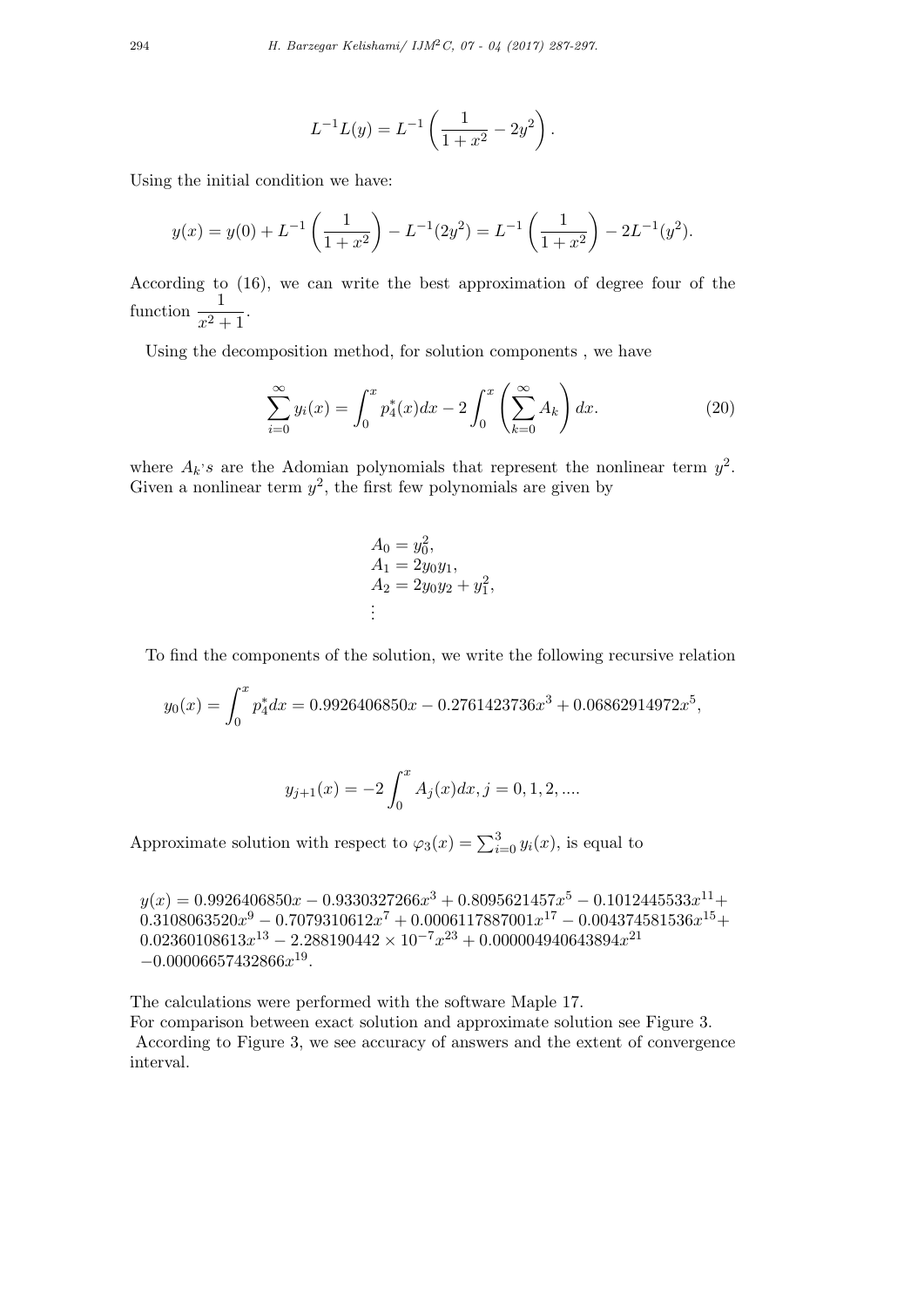

Example 3. [3] Consider the first order ordinary differential equation

$$
y' = \frac{y^2}{x+2}, \qquad y(0) = \frac{-1}{\ln 2}.
$$
 (21)

Where exact solution  $\frac{-1}{\ln(x+2)}$ . We first write Eq. (21) in an operator form

$$
L = \frac{y^2}{x+2},\tag{22}
$$

where  $L = \frac{d}{dx}$  is the differential operator. The inverse operator  $L^{-1}$  is an integral operator given by  $L^{-1}(.) = \int_0^x (.)$ . Applying  $L^{-1}$  on Eq. (22) yields

$$
L^{-1}L(x) = L^{-1}\left(\frac{y^2}{x+2}\right).
$$

Using the initial condition we have:

$$
y(x) = y(0) + L^{-1}\left(\frac{y^2}{x+2}\right) = \frac{-1}{\ln 2} + L^{-1}\left(\frac{y^2}{x+2}\right).
$$

Here, to find the best approximation of the function of  $\frac{1}{x+2}$  according to (13) we have,

$$
q = 1, T_1(x) = x, T_q(a) = 2,
$$

i.e.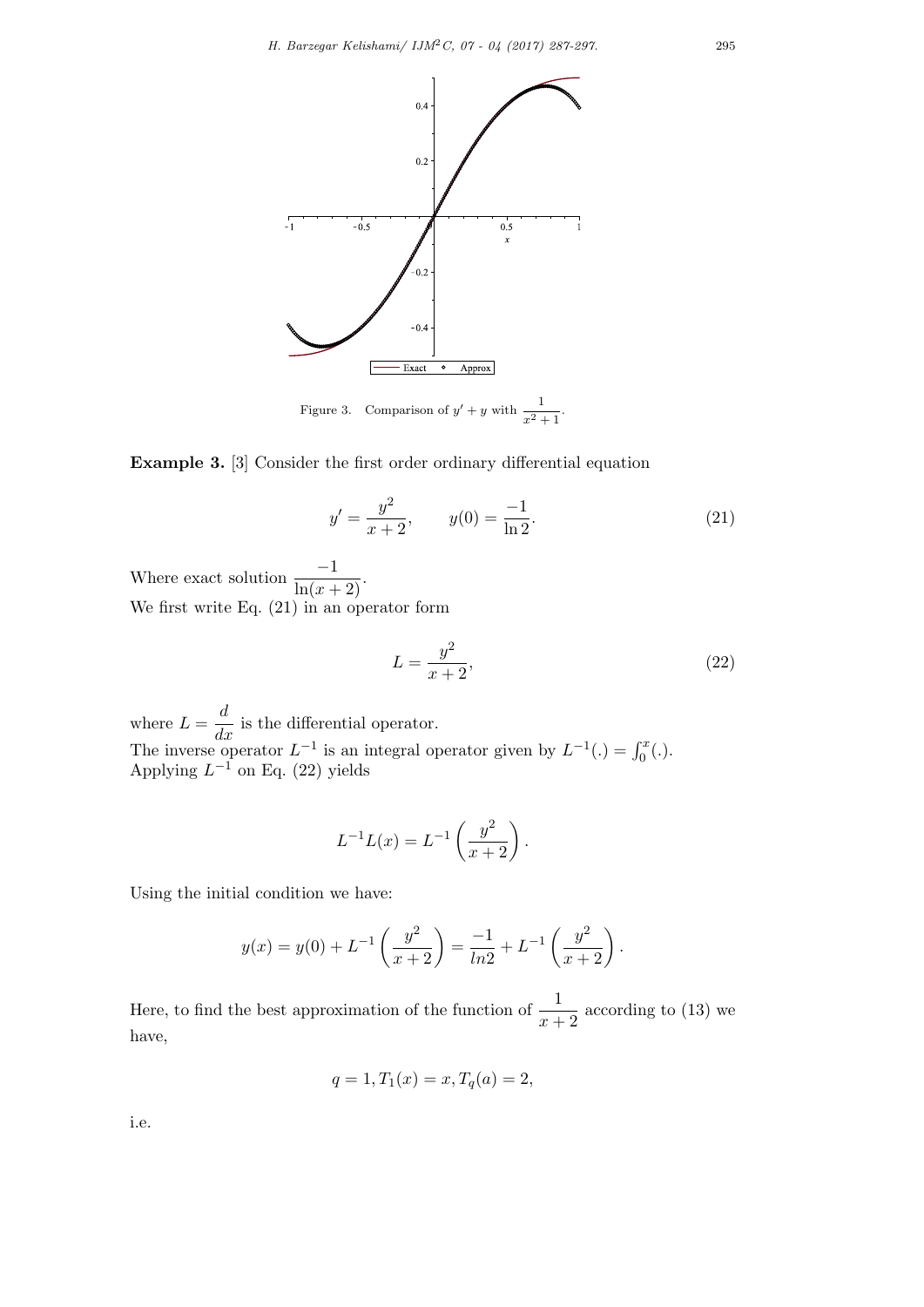$$
\frac{1}{T_q(x) + T_q(a)} = \frac{1}{x+2}
$$

Assuming  $n = 4$ , the best uniform polynomial approximation out of  $P_4$  to  $f(x) = \frac{1}{x+2}$  on [-1, 1] is,

$$
p_4^*(x) = \frac{2t}{t^2 - 1} - \frac{4t}{t^2 - 1} \sum_{k=0}^3 (-1)^k t^k T_k(x) + \frac{4t^5}{(t^2 - 1)^2} T_4(x),\tag{23}
$$

This is equivalent to,

$$
p_4^*(x) = 0.5008591278 - 0.2427590822x + 0.1145065038x^2 - 0.08885599068x^3 + 0.05130103237x^4.
$$

Using the decomposition method, for solution components , we have

$$
\sum_{i=0}^{\infty} y_i(x) = \frac{-1}{\ln 2} + \int_0^x p_4^*(x) \left(\sum_{k=0}^{\infty} A_k\right) dx.
$$
 (24)

where  $A_k$ 's are the Adomian polynomials that represent the nonlinear term  $y^2$ .

To find the components of the solution, we write the following recursive relation

$$
y_0(x) = \frac{-1}{\ln 2},
$$

$$
y_{j+1}(x) = \int_0^x p_4^*(x) A_j(x) dx, j = 0, 1, 2, \dots
$$

Approximate solution with respect to  $\varphi_3(x) = \sum_{i=0}^3 y_i(x)$ .

The calculations were performed with the software Maple 17.

For comparison between exact solution and approximate solution see Figure 4.

According to Figure 4, we see accuracy of answers and the extent of convergence interval.

## 5. Conclusions

In this paper, we studied some differential equations, which includes a class of the rational functions. First, we obtained the best approximation of the first kind Chebyshev Polynomials of the rational function, then by using ADM we obtained